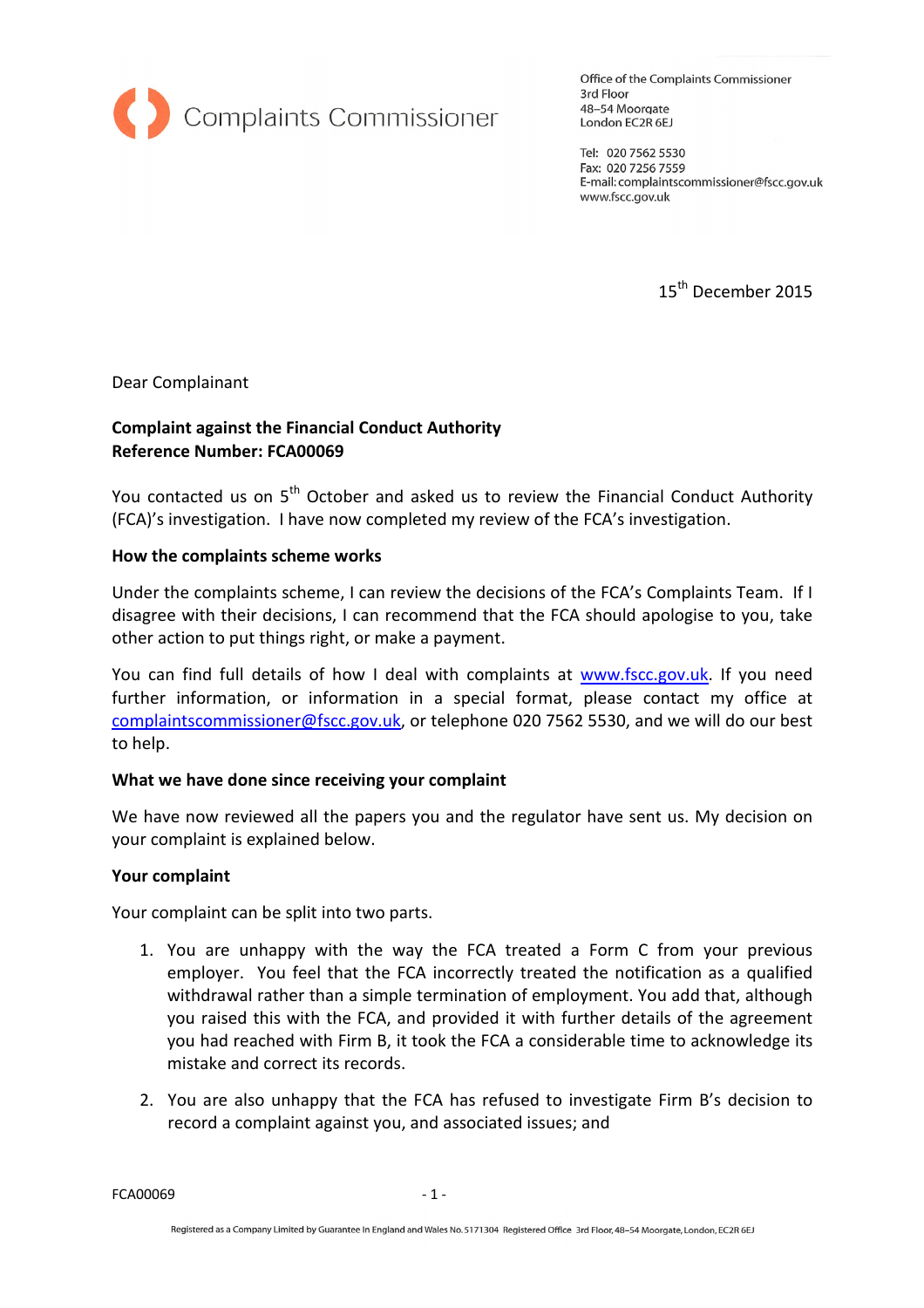3. You are also unhappy with the FCA's actions in relation to a contract role you were undertaking for Firm L. You feel that the FCA's actions cost you that role, and that those actions were based upon its failure to correct its records about the circumstances in which you left Firm B.

## My position

I have now had the opportunity to consider both the papers the FCA has provided and the additional information I requested. From this I understand that the information which Firm B provided to the FCA when it submitted the Form C (namely the reason for the cancellation of your Approved person status) led the FCA to believe that the cancellation of your approved person status should be regarded as non-routine. This meant that the FCA internally recorded the cancellation of your Approved person status as being qualified.

Whilst the FCA classified the withdrawal of your Approved Person status as being qualified, this was not recorded on the FCA register and would only mean that the FCA would adopt a different internal procedure when assessing any subsequent application which was submitted on your behalf. The simple fact that the FCA had recorded a qualified withdrawal against you would not affect any final assessment the FCA made upon your future fitness and propriety or stop you from obtaining an Approved person status in the future. This is demonstrated by the fact that, although the cancellation of your Approved person status with Firm B was treated as qualified you subsequently obtained Approved person status with Firm H.

It is disappointing that the FCA failed to act promptly upon your subsequent correspondence in relation to this matter. However, I understand that the FCA has been in contact with Firm B, which has confirmed that its "intention was a standard withdrawal related to poor performance" and that the FCA's internal records have been updated accordingly. The FCA has apologised to you for the delays in following this matter up.

The FCA has explained that it will not consider the part of your complaint in which you allege that Firm B failed to notify you of a complaint which they wrongly classified against you, and that the FCA failed to look into the matter. The FCA declined to consider this matter on the grounds that it related to the conduct of your previous employer rather than an allegation about the conduct of the regulator itself. My view is that the FCA was wrong to exclude this element of your complaint from the Scheme on those grounds, since you were complaining about what the FCA did (or did not) do. Nonetheless, having looked at the issue it is clear to me that, although there were delays in the handling of this matter, the information you provided was supplied to the appropriate part of the FCA.

I also understand that you feel that the FCA's contact with Firm T and Firm L was inappropriate. From the information you have provided, I understand that you were working for Firm L (through Firm T on a contract basis) to help it set up a discretionary investment function and were also looking to undertake the role of Firm L's Training and Compliance Officer. This element of your complaint was not something which you raised with the FCA. Whilst we would normally ask the FCA to consider all aspects of a complaint before we intervene, in this instance the FCA has asked us to address your concerns.